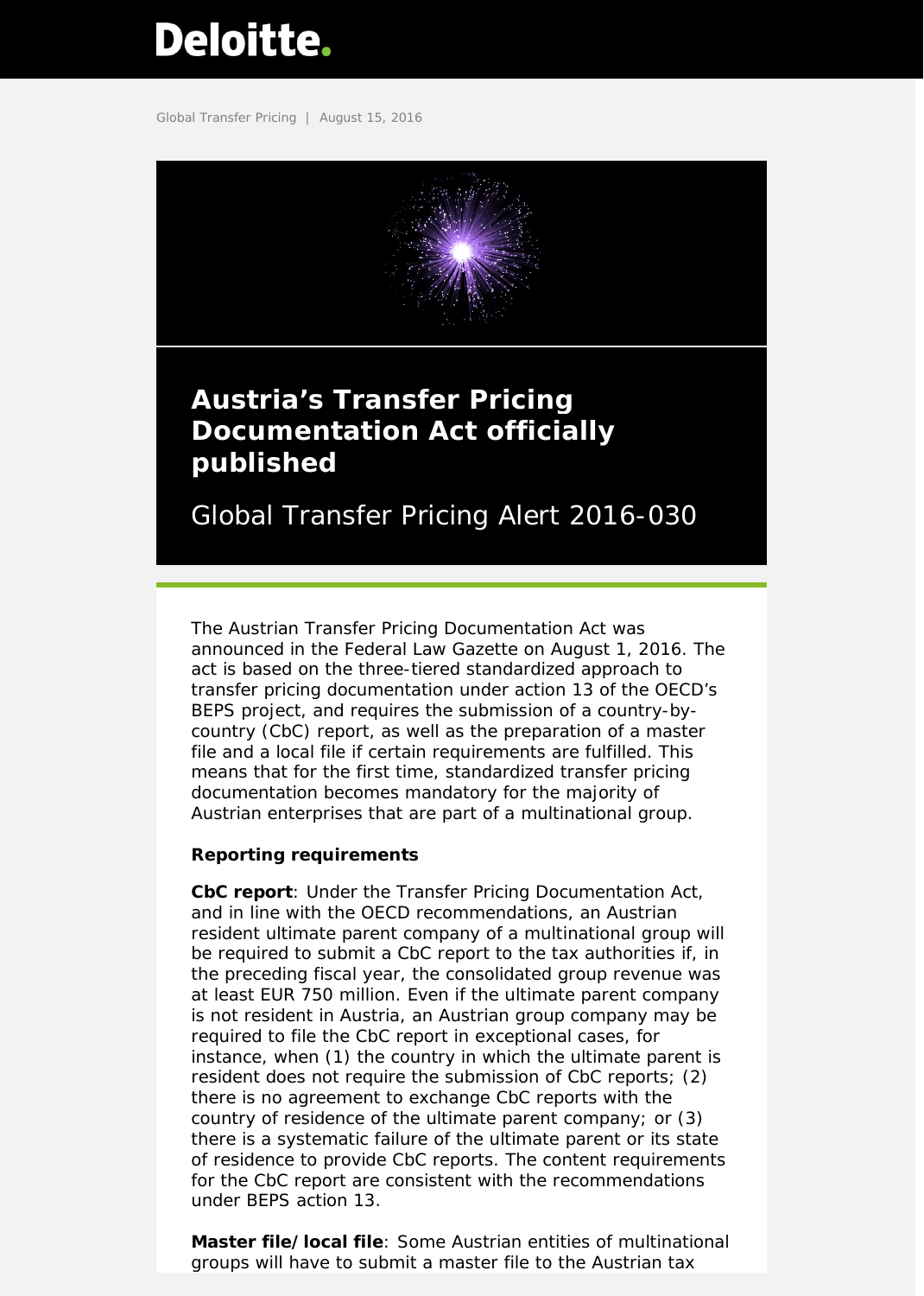authorities that provides high-level information about the enterprise's global business operations and transfer pricing policies. A local file also must be submitted that provides more detailed information on related-party transactions and amounts involved.

An Austrian member of a multinational group is subject to the master file and local file requirements if its turnover exceeds EUR 50 million for two consecutive fiscal years; conversely, if revenue falls short of the threshold for two years in a row, the documentation obligation ceases. Regardless of whether the threshold is met, the competent authorities could request the master file when the ultimate parent company is required to prepare master file documentation under its local legislation. Smaller companies that are not covered by this rule continue to be subject to the general documentation requirements under Austria's domestic law, and could be required to provide documentation to the tax authorities upon request.

The content for the master file and the local file will be set forth in a decree; a draft decree has been published that follows the requirements proposed in the relevant OECD reports.

All documentation must be prepared in German or English.

Penalties will be imposed for failure to file a CbC report or for late filing, or when information is missing or incorrect. While the maximum fine for intentional violations of the requirements will be EUR 50,000, grossly negligent violations could lead to penalties of up to EUR 25,000. It should be noted that the penalty can be imposed per perpetrator; thus, the total amount of the penalties in an individual case may be substantially higher than EUR 50,000. A merely negligent submission of incorrect data is not subject to penalties.

### **Entry into force and deadlines**

In general, all documentation requirements are effective for fiscal years starting on or after January 1, 2016. In cases when an Austrian entity assumes the filing responsibility for its foreign ultimate parent company, the CbC report must be submitted only for fiscal years starting on or after January 1, 2017. Austrian ultimate parent companies must file the CbC report electronically via "FinanzOnline" within 12 months after the last day of the relevant fiscal year. The master file and local file must be submitted only upon request from the tax authorities after the corporate income tax return is filed. The taxpayer will need to submit documentation in response to such a request within 30 days.

#### **Comments**

The Transfer Pricing Documentation Act is closely based on the recommendations of the OECD BEPS project and effectively provides for documentation requirements for all Austrian companies that conduct cross-border intragroup transactions. Because the first half of the 2016 reporting year has already passed, preparations for documentation and the coordination within MNE groups should commence without delay.

#### Back to top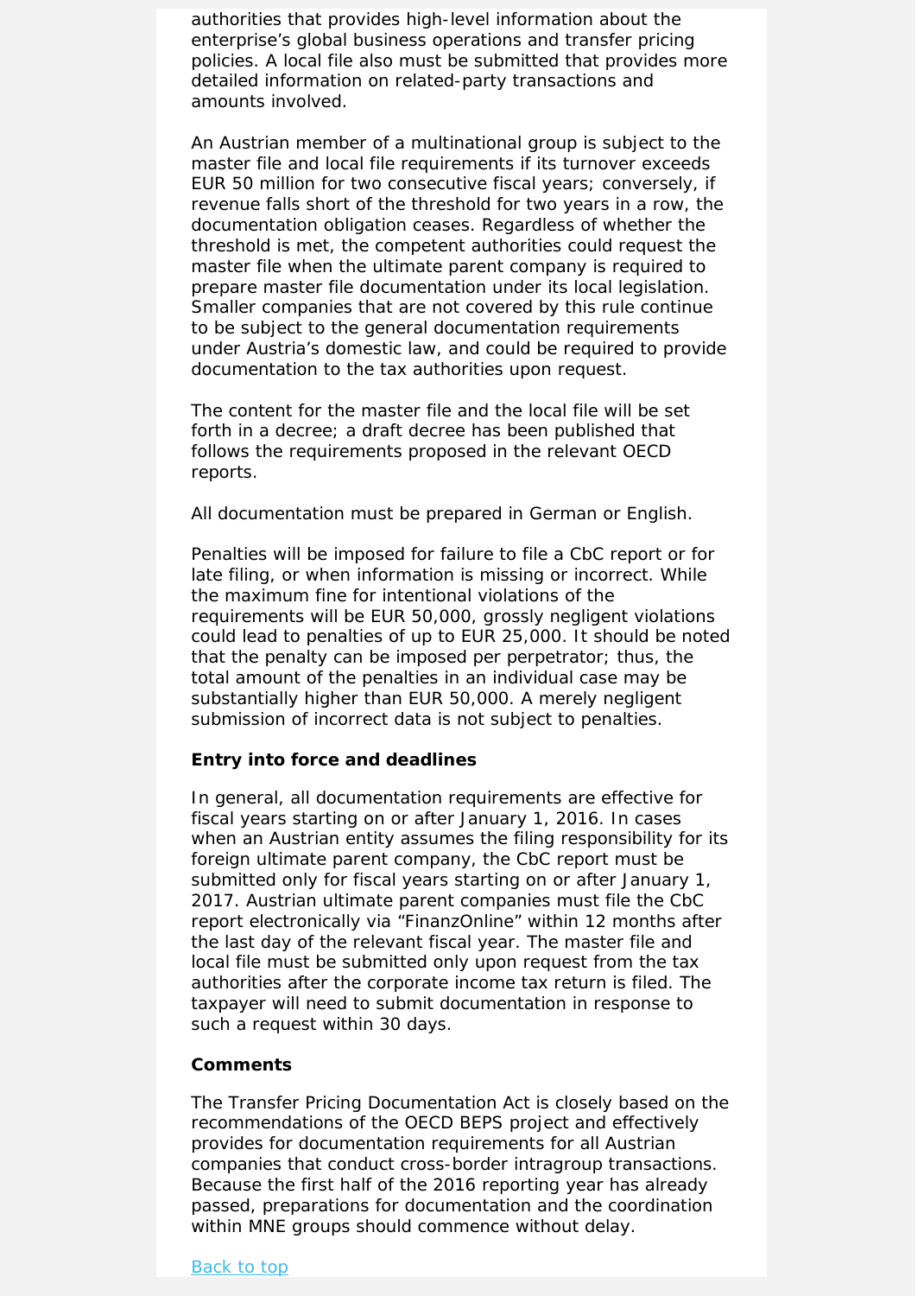## **Contacts**

Andrea Lahodny (Vienna) Partner Deloitte Austria [alahodny@deloitte.at](mailto:alahodny@deloitte.at)

Gabriele Holzinger (Vienna) Partner Deloitte Austria [gholzinger@deloitte.at](mailto:mailtogholzinger@deloitte.at)

## Back to top

 $\circledR$  Get in touch

# **Useful links** Resources [2016 Global Transfer Pricing Country Guide](https://www2.deloitte.com/us/en/pages/tax/articles/global-transfer-pricing-country-guide.html) [Arm's length standard](http://www2.deloitte.com/global/en/pages/tax/articles/arms-length-standard.html) **[Transfer pricing alerts](http://www2.deloitte.com/global/en/pages/tax/articles/global-transfer-pricing-alerts.html)** Get Connected [Deloitte tax@hand](http://www2.deloitte.com/us/en/pages/tax/articles/deloitte-tax-at-hand-mobile-app.html) [Join Dbriefs](https://www2.deloitte.com/global/en/pages/about-deloitte/articles/dbriefs-webcasts.html) **[Follow @Deloitte Tax](http://www.twitter.com/deloittetax)** • [www.deloitte.com/tax](http://www.deloitte.com/tax) [Back to top](#page-0-0)



Deloitte refers to one or more of Deloitte Touche Tohmatsu Limited, a UK private company limited by guarantee ("DTTL"), its network of member firms, and their related entities. DTTL and each of its member firms are legally separate and independent entities. DTTL (also referred to as "Deloitte Global") does not provide services to clients. Please see<http://www.deloitte.com/about> for a more detailed description of DTTL and its member firms.

Deloitte provides audit, consulting, financial advisory, risk management, tax and related services to public and private clients spanning multiple industries. With a globally connected network of member firms in more than 150 countries and territories, Deloitte brings world-class capabilities and high-quality service to clients, delivering the insights they need to address their most complex business challenges. Deloitte's more than 220,000 professionals are committed to making an impact that matters.

This communication contains general information only, and none of Deloitte Touche Tohmatsu Limited, its member firms, or their related entities (collectively, the "Deloitte network") is, by means of this communication, rendering professional advice or services. Before making any decision or taking any action that may affect your finances or your business, you should consult a qualified professional adviser. No entity in the Deloitte network shall be responsible for any loss whatsoever sustained by any person who relies on this communication.